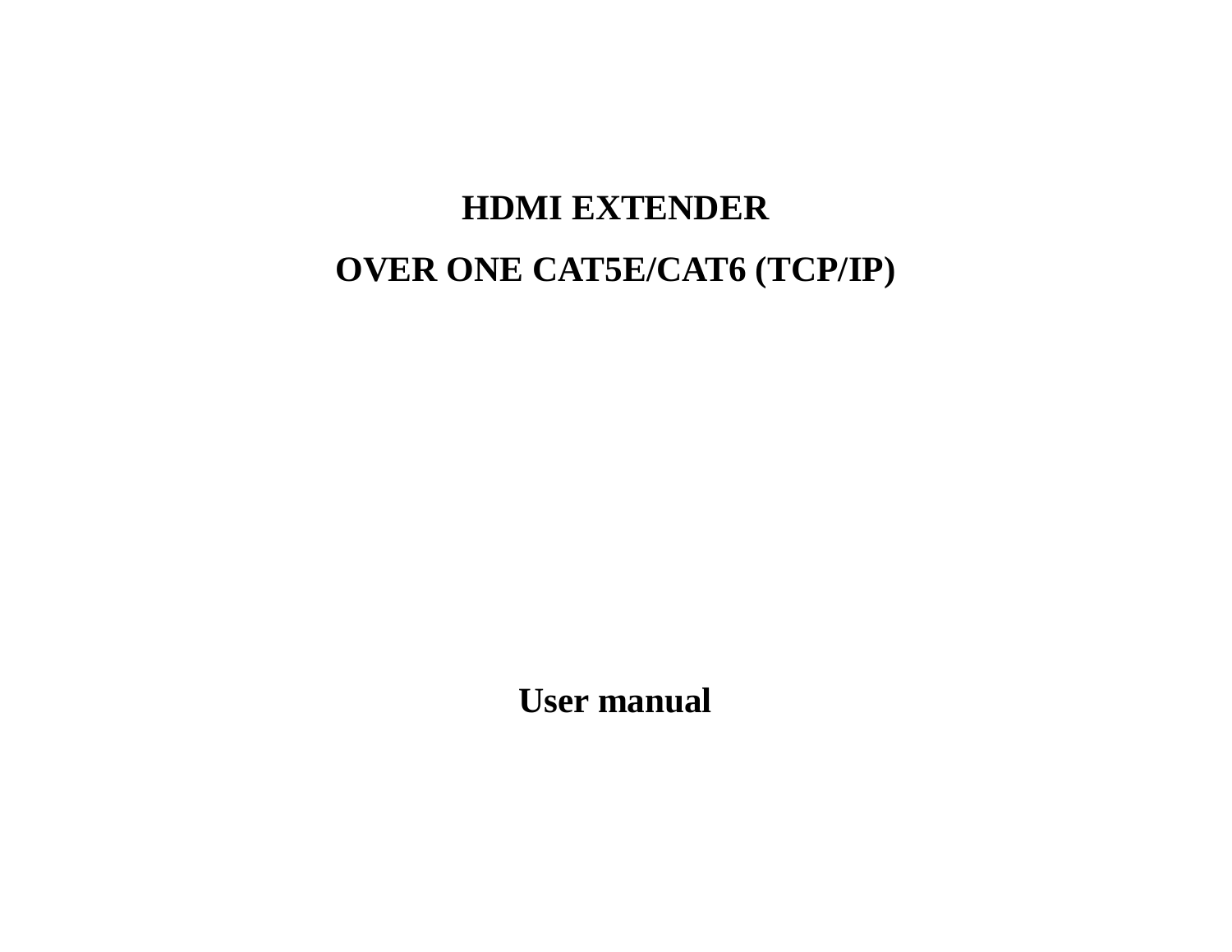Thank you for purchasing this product. For optimum performance and safety, please read these instructions carefully before connecting, operating or adjusting this product. Please keep this manual for future reference.

### **Introduction**

The HDMI Extender over ONE CAT 5E/6 is a tool for extending your HDMI signal over long distances to a compatible display. Instead of using expensive HDMI cables, your existing CAT 5E/6 cables/sockets can be utilized to perform advanced functions like transferring Deep Color (12 bits/color) video and digital audio, with a bandwidth up to 225MHz. The HDMI Transmitter and Receiver, over ONE CAT 5E/6 extender is your substantial HDMI extender tool. The HDMI Extender also support IR re-transmitting, so you can control the Source which is 100 meters outside using the HDMI Extender.

1

#### **Features**

- 1. DC 5V~12V wide power supply.
- 2. HDMI 1.3, HDCP 1.1 and DVI1.1 compliant.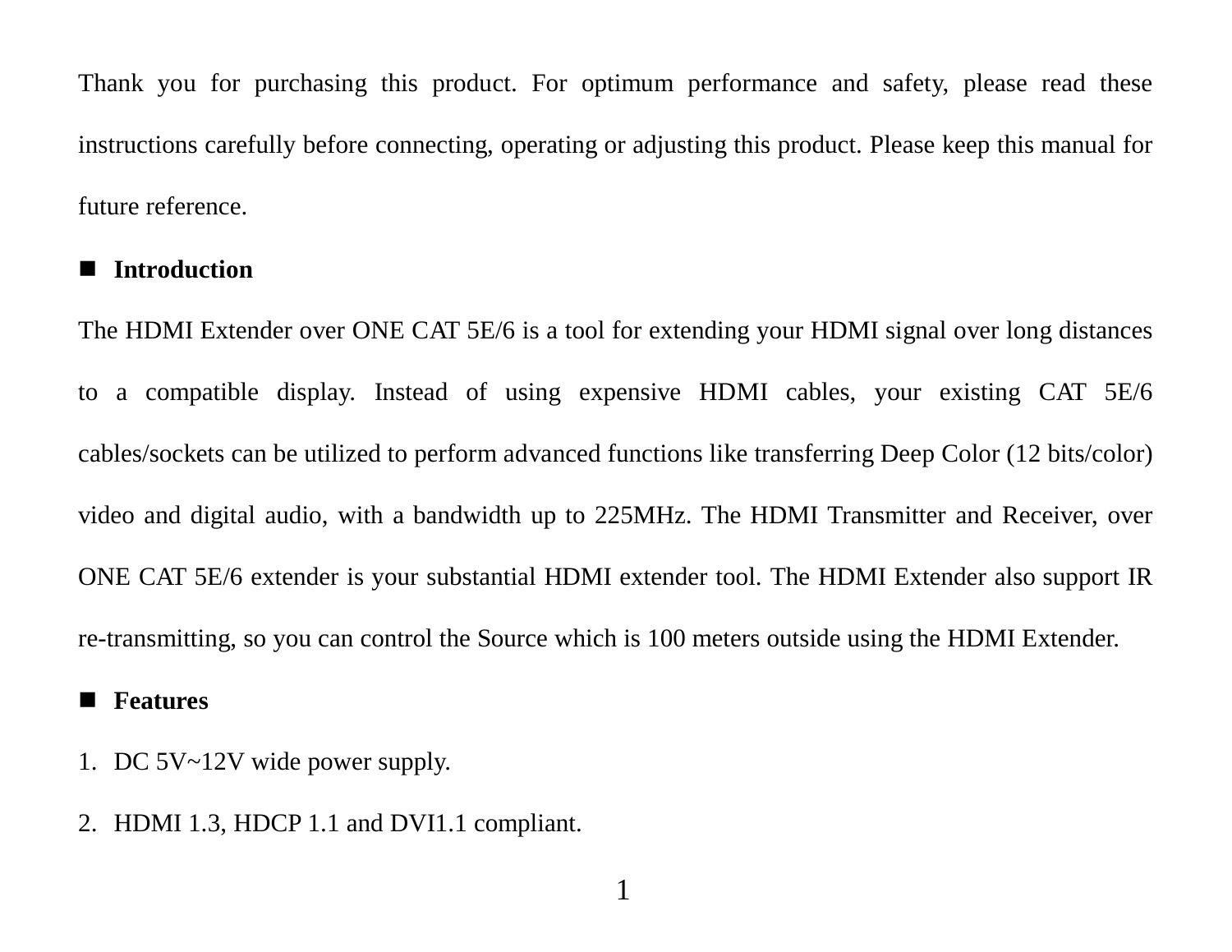- 3. Support Deep Color up to 12 bits/color.
- 4. Support IR re-transmitting.
- 5. Uses one CAT5E/6 cable for data/DDC transmission.
- 6. Equalizes and recovers incoming TMDS data before re-transmitting it in optimal quality regardless of the incoming signal quality.
- 7. Cable testing showed that with 1080p resolution the HDMI input source can be 20meters away.
- 8. When transmitting a signal in 1080p resolution the CAT6 operating distance is 100 meters.

## **Package**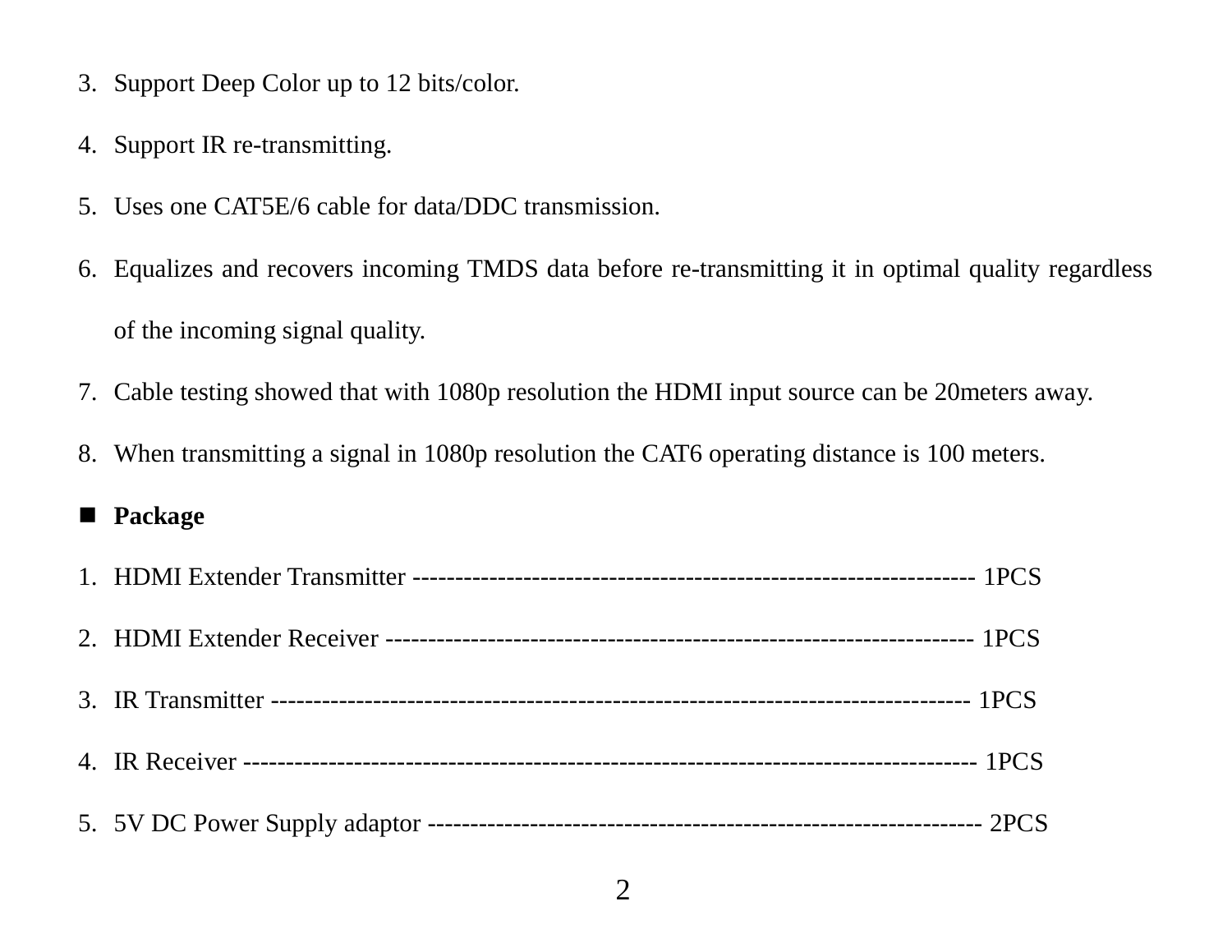| <b>Specifications</b>                |                                                                       |  |  |
|--------------------------------------|-----------------------------------------------------------------------|--|--|
| Frequency Bandwidth                  | 2.25Gbps (single link)                                                |  |  |
| HDMI Transmitter Input/ Output Ports | 1x HDMI Female port/1 x CAT6                                          |  |  |
| HDMI Receiver Input/ Output Ports    | 1 x HDMI Female port/1 x CAT6                                         |  |  |
| Power Supply                         | DC 5V~12V                                                             |  |  |
| ESD Protection Human Body Model:     | $\pm$ 8kV (air-gap discharge)                                         |  |  |
|                                      | $\pm$ 4kV (contact discharge)                                         |  |  |
| Dimensions (mm)                      | 65(W) X 100 (D) X 25 (H)                                              |  |  |
| <b>Operating Temperature</b>         | $0^{\circ}$ C ~ 40 $^{\circ}$ C / 32 $^{\circ}$ F ~ 104 $^{\circ}$ F  |  |  |
| Storage Temperature                  | $-20^{\circ}$ C ~ 60 $^{\circ}$ C / $-4^{\circ}$ F ~ 140 $^{\circ}$ F |  |  |
| <b>Relative Humidity</b>             | $20~90\%$ RH (non-condensing)                                         |  |  |
| ■ Operation controls and Functions   |                                                                       |  |  |

3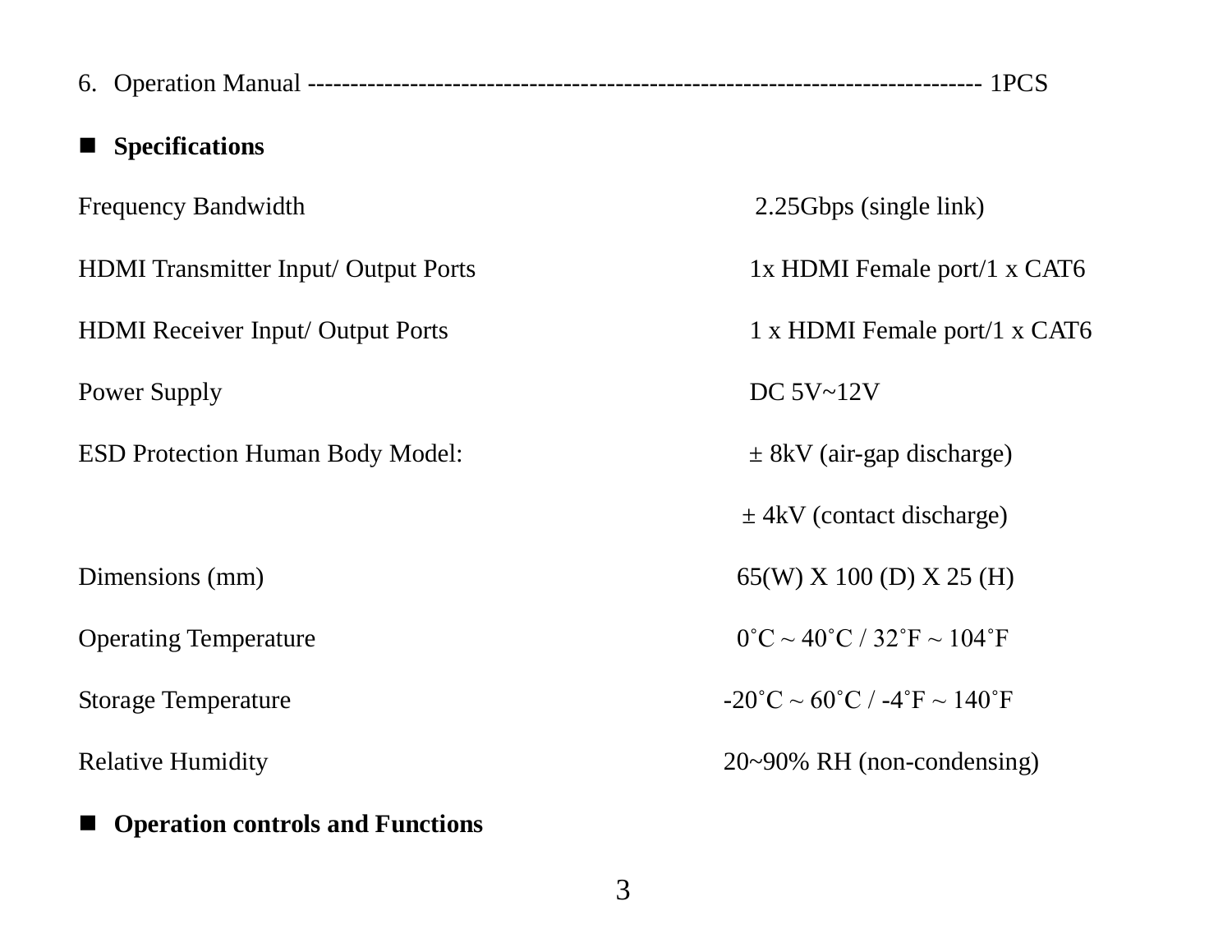#### **1**.**HDMI Extender Transmitter**





- 1. Power: Plug the 5V~12VDC power supply into the unit and connect the adaptor to AC wall outlet.
- 2. RESET: Factory reset button. When the Receiver system functions have been changed, Pressing this button for 10seconds can realize factory reset.
- 3. IR OUT: Remote control signal transmit, connect the IR transmit cable with HDMI Extender Transmitter. The IR transmit cable face to the IR receiver of the Source.
- 4. HDMI: HDMI Input port.
- 5. CAT6 OUT: Connect the CAT 5E/6 output of the Transmitter with the CAT 5E/6 input of the HDMI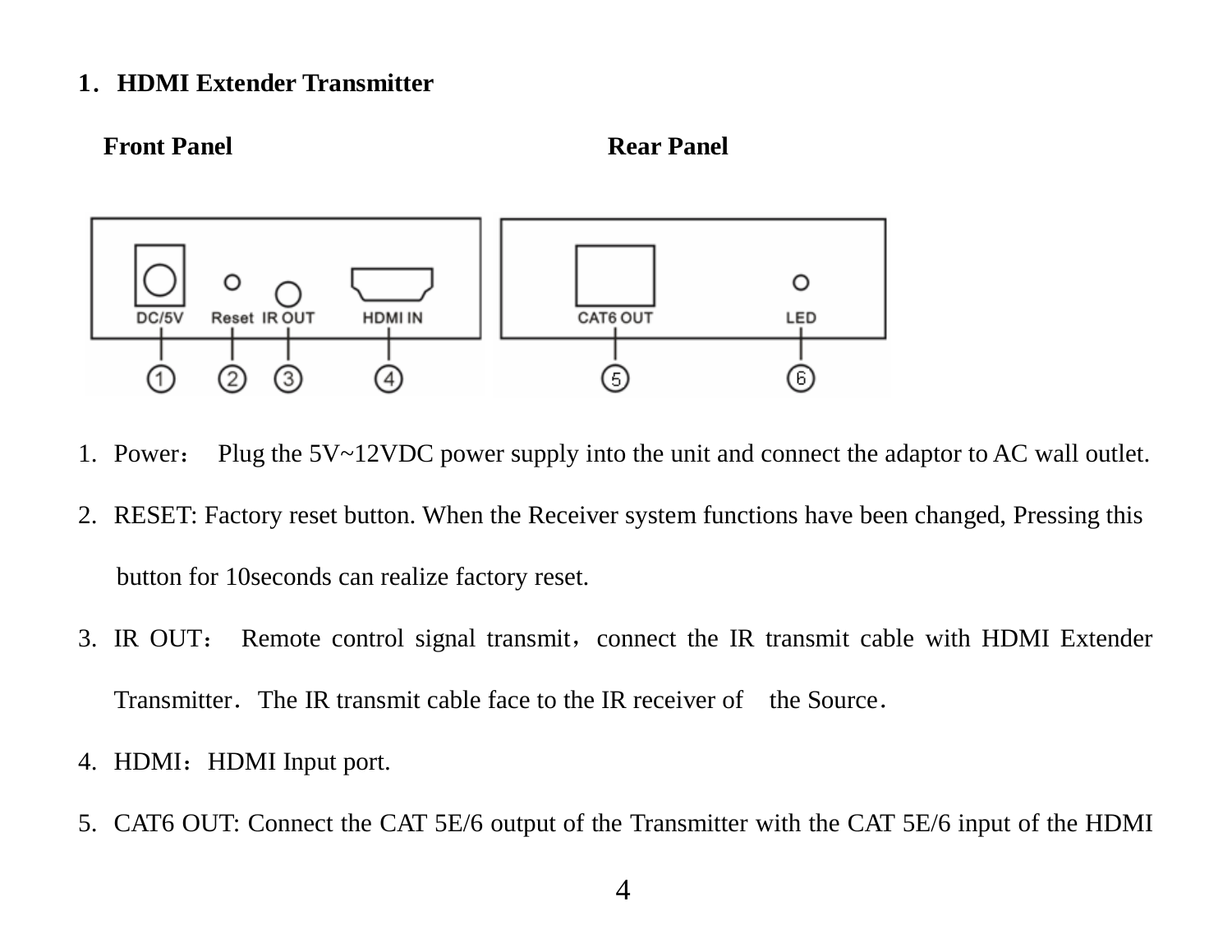over single CAT6 receiver.

6. LED indicator: When the DC power on, the indicator will be light.

## **2**.**HDMI Extender Receiver**

**Front Panel Rear Panel Rear Panel** 



- 1. Power: Plug the 5V~12VDC power supply into the unit and connect the adaptor to AC wall outlet.
- 2. RESET: Factory reset button. When the Receiver system functions have been changed, Pressing this Button for 10seconds can realize factory reset.
- 3. IR IN: Remote control signal Receive, connect the IR receive cable with HDMI Extender Receiver.
- 4. HDMI Out: HDMI output port**.**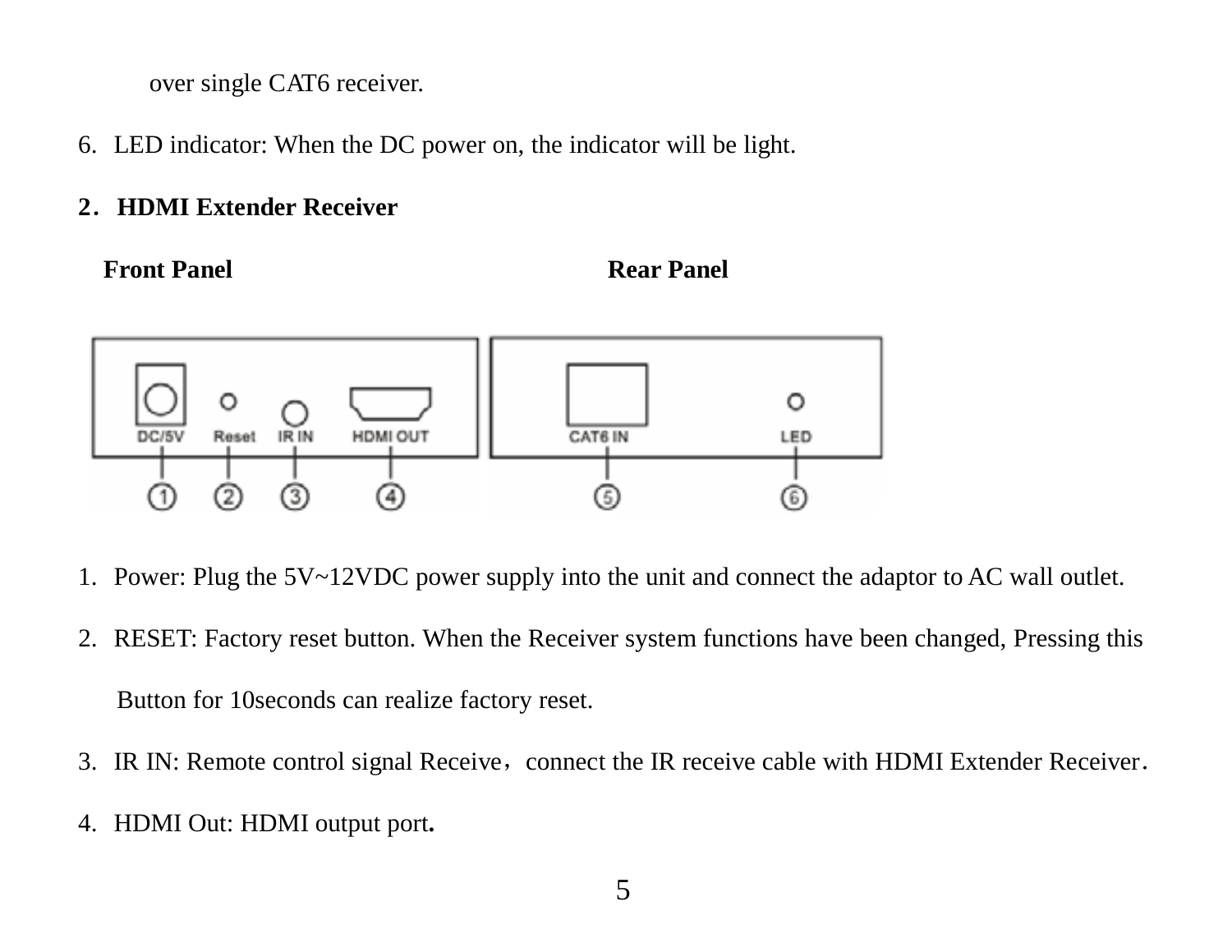- 5. CAT6 IN: Connect the CAT6 in of the receiver with the CAT6 input of the HDMI over single CAT6 transmitter.
- 6. LED indicator: When the DC power on, the indicator will be light.
- **Application Example**
	- **1. Transmitter and Receiver one by one application.**